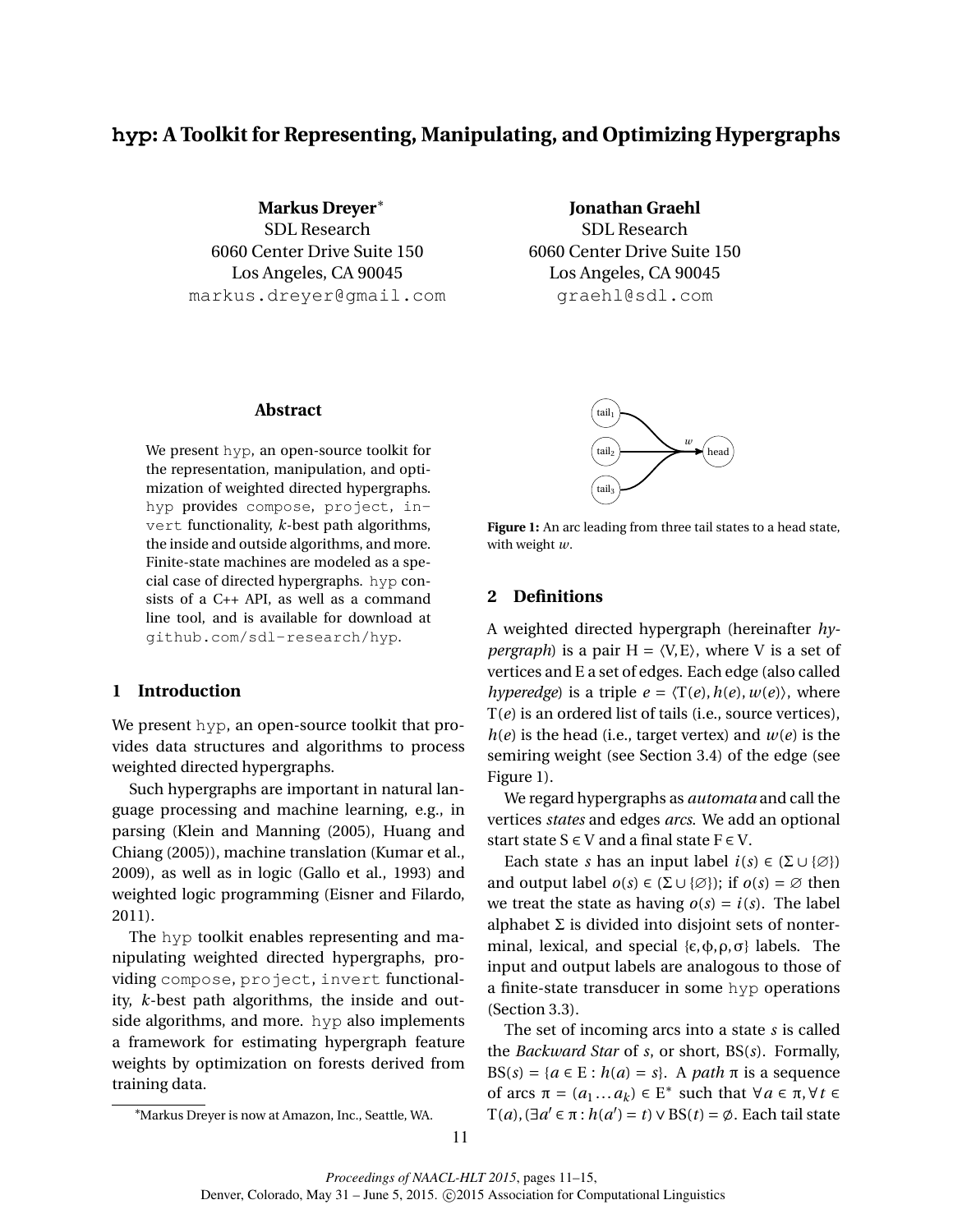*t* of each arc on the path must be the head of some arc on the path, unless *t* is the start state or has no incoming arcs and a terminal (lexical or special) input label, in which case we call *t* an *axiom*. The rationale is that each tail state of each arc on the path must be *derived*, by traveling an arc that leads to it, or given as an *axiom*. If the hypergraph has a start state, the first tail of the first arc of any path must be the start state. The head of the last arc must always be the final state,  $h(a_k) = F$ . Paths correspond to trees, or proofs that the final state may be reached from axioms.

Hypergraph arcs have exactly one head; some authors permit multiple heads and would call our hypergraphs *B-hypergraphs* (Gallo et al., 1993).

## **3 Representing hypergraphs**

**Text representation.** hyp uses a simple humanreadable text format for hypergraphs. For example, see the first two lines in Figure 2. Each hypergraph arc has the following format:

head <- tail1 tail2 ... tailn / weight

Head and tail states are non-negative integers followed by an optional label in parentheses (or a pair of (input output) labels). If it is lexical (i.e., a word), then it is double-quoted with the usual backslash-escapes; nonterminal and special symbols are unquoted. Special symbols like  $ε$ ,  $φ$ ,  $ρ$ ,  $σ$  are written with brackets, as <eps>, <phi>, <rho>, <sigma>. Each arc may optionally have a slash followed by a weight, which is typically a negative log probability (i.e., the cost of the arc). A final state n is marked as  $FINAL \leftarrow n$ . Figure 2 shows the text and visual representation of a hypergraph with only one arc; it represents and accepts the string *he eats rice*.

**Visual representation.** A provided Draw command can render hypergraphs using Graphviz (Gansner and North, 2000). Small gray numbers indicate the order of arc tails. Axiom nodes are filled gray.<sup>1</sup> The final state is drawn as a double circle, following finite-state convention.



**Figure 2:** The text and visual representation of a hypergraph with a single arc, similar to Figure 1. The visual representation leaves out the state IDs of labeled states.



**Figure 3:** A packed forest.

**Reducing redundancy.** State labels need not be repeated at every mention of that state's ID; if a state has a label anywhere it has it always. For example, we write the label S for state 0 in Figure 2 only once:

0(S) <- 1("he") 2("eats") 3("rice") / 0.693  $FINAL < - 0$ 

Similarly, state IDs may be left out wherever a label uniquely identifies a particular state:

```
0(S) <- ("he") ("eats") ("rice") / 0.693
FINAL \leftarrow 0
```
hyp generates state IDs for these states automatically.

#### **3.1 Trees and forests**

A forest is a hypergraph that contains a set of trees. A forest may be *packed*, in which case its trees share substructure, like strings in a lattice. An example forest in hyp format is shown in Figure 3. Any two or more arcs pointing into one state have OR semantics; the depicted forest compactly rep-

<sup>1</sup>Gray is used analogously in graphical models for *observed* nodes.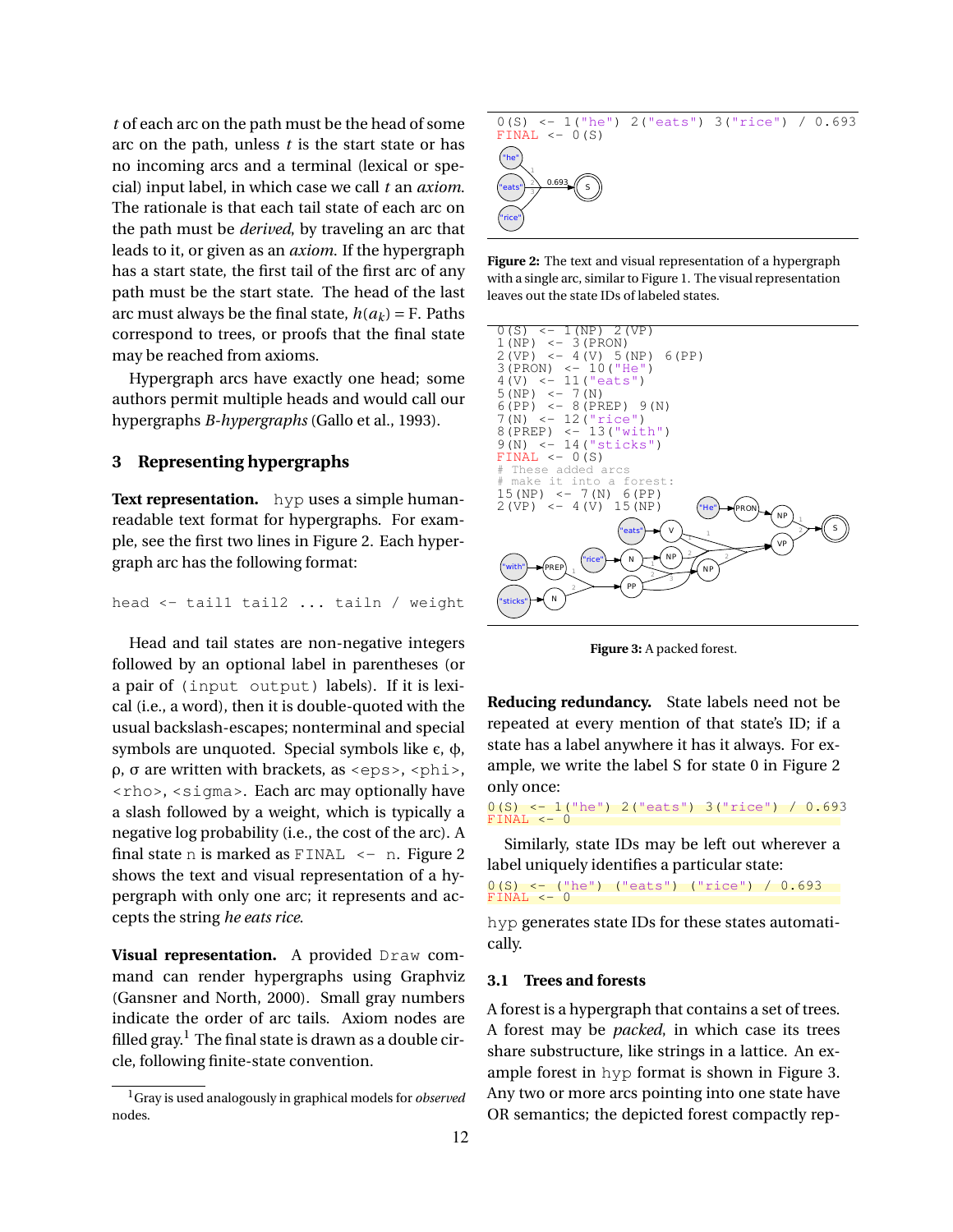

**Figure 4:** A one-sentence finite-state machine in OpenFst.



**Figure 5:** A one-sentence finite-state hypergraph in hyp.

resents two interpretations of one sentence: (1) he eats rice using sticks OR he eats rice that has sticks. Hypergraphs can represent any context-free grammar, where the strings in the grammar are the lexical yield (i.e., leaves in order) of the hypergraph trees.

#### **3.2 Strings, lattices, and general FSMs**

In addition to trees and forests, hypergraphs can represent strings, lattices, and general finite-state machines (FSMs) as a special case. A standard finite-state representation of a string would look like Figure 4, which shows a left-recursive bracketing as (((he) eats) rice), i.e., we read "he", combine it with "eats", then combine the result with "rice" to accept the whole string (Allauzen et al., 2007).

We can do something similar in hyp using hypergraphs—see Figure 5. The hypergraph can be traversed bottom-up by first reading start state 0 and the "he" axiom state, reaching state 1, then reading the following words until finally arriving at the final state 3. The visual representation of this left-recursive hypergraph can be understood as an unusual way to draw an FSM, where each arc has an auxiliary label state. If a hypergraph has a start state and all its arcs are *finite-state arcs*, hyp recognizes it as an FSM; some operations may require or optimize for an FSM rather than a general hypergraph. A finite-state arc has two tails, where the first one is a structural state and the second one a terminal label state. $<sup>2</sup>$  Adding additional arcs to the</sup> simple sentence hypergraph of Figure 5, we could arrive at a more interesting lattice or even an FSM with cycles and so infinitely many paths.

#### **3.3 Transducers**

A leaf state *s* with an output label  $o(s) \neq i(s)$ rewrites the input label. This applies to finite-state as well as general hypergraphs. The following arc, for example, reads "eats" and an NP and derives a VP; it also rewrites "eats" to "ate":  $(V)$  <- ("eats" "ate")  $(NP)$ 

If a state has an output label, it must then have an input label, though it may be <eps>. The start state conventionally has no label.

#### **3.4 Semirings and features**

Each hypergraph uses a particular semiring, which specifies the type of weights and defines how weights are added and multiplied. hyp provides the standard semirings (Mohri, 2009), as well as the expectation semiring (Eisner, 2002), and a new "feature" semiring. The feature semiring pairs with tropical semiring elements a sparse feature vector that adds componentwise in the semiring product and follows the winning tropical element in the semiring sum. Features 0 and 8 fire with different strengths on this arc:

(V) <- 11("eats" "ate") / 3.2[0=1.3,8=-0.5]

By using the expectation or the feature semiring, we can keep track of what features fire on what arcs when we perform compositions or other operations. Using standard algorithms that are implemented in hyp (e.g., the inside-outside algorithm, see below), it is possible to train arc feature weights from data (see Section 6).

## **4 Using the hyp executable**

The hyp toolkit provides an executable that implements several commands to process and manipulate hypergraphs. It is generally called as hyp <command> <options> <inputfiles>, where <command> may be Compose, Best, or others. We now describe some of these commands.

<sup>&</sup>lt;sup>2</sup>Some operations may efficiently transform a generalization of FSM that we call a "graph", where there are zero or more label states following the structural or "source" state,

rather than exactly one.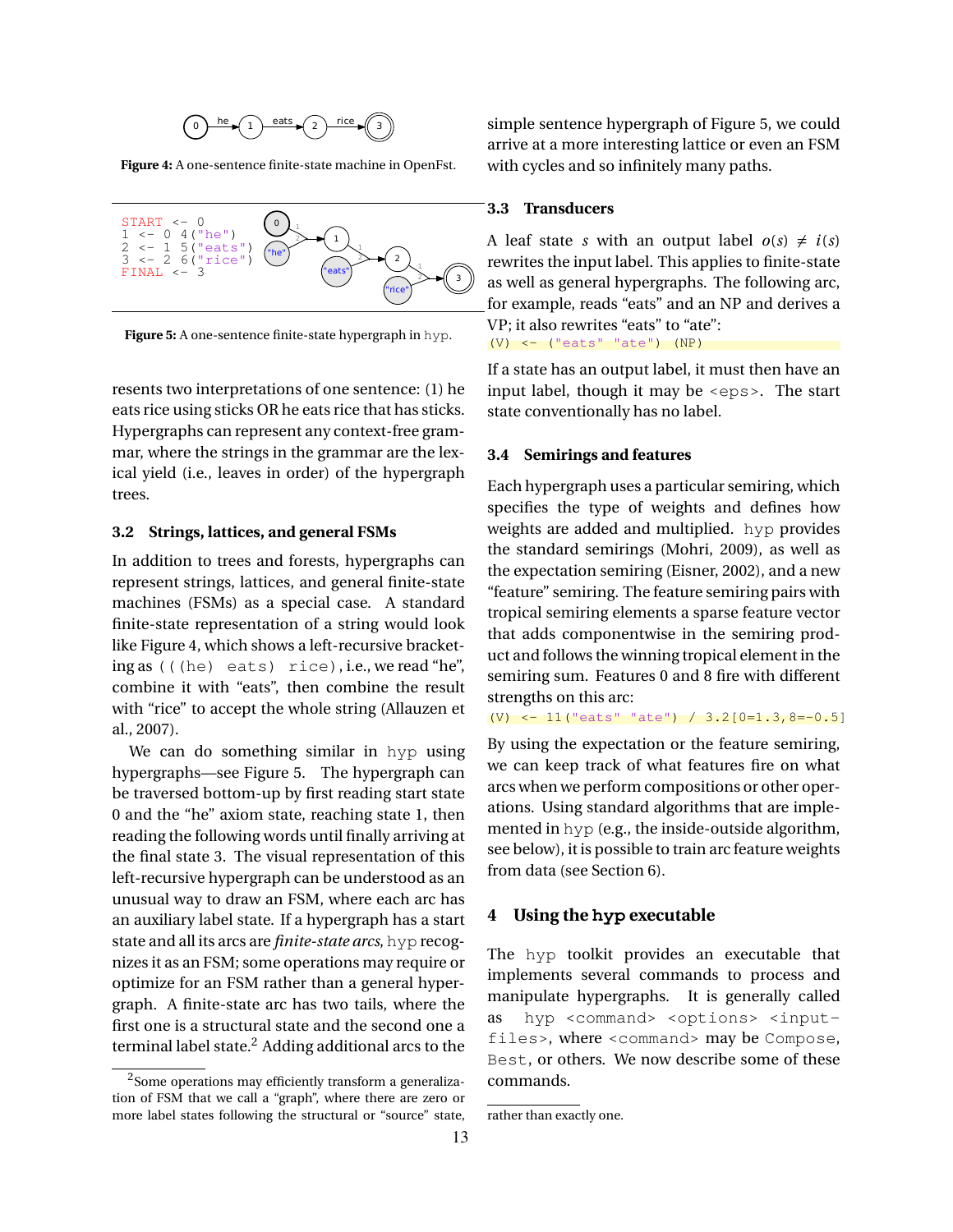**Compose** hyp Compose composes two semiring-weighted hypergraphs. Composition is used to parse an input into a structure and/or rewrite its labels. Composition can also rescore a weighted hypergraph by composing with a finite-state machine, e.g., a language model.

Example call:

\$ hyp Compose cfg.hyp fsa.hyp

Since context-free grammars are not closed under composition, one of the two composition arguments must be finite-state (Section 3.2). If both structures are finite-state, hyp uses a fast finitestate composition algorithm (Mohri, 2009).<sup>3</sup> Otherwise, we use a generalization of the Earley algorithm (Earley (1970), Eisner et al. (2005), Dyer  $(2010)$ .<sup>4</sup>

**Best and PruneToBest.** hyp Best prints the *k*best entries from any hypergraph. hyp Prune-ToBest removes structure not needed for the best path.

Example calls:

|  | $\frac{1}{2}$ \$ hyp Best --num-best=2 h.hyp > k.txt |  |  |  |
|--|------------------------------------------------------|--|--|--|
|  | \$ hyp PruneToBest h.hyp > best.hyp                  |  |  |  |

For acyclic finite-state hypergraphs, hyp uses the Viterbi algorithm to find the best path; otherwise it uses a general best-tree algorithm for CFGs (Knuth (1977), Graehl (2005)).

**Other executables.** Overall, hyp provides more than 20 commands that perform hypergraph operations. They can be used to concatenate, invert, project, reverse, draw, sample paths, create unions, run the inside algorithm, etc. A detailed description is provided in the 25-page hyp tutorial document (Dreyer and Graehl, 2015).

#### **5 Using the hyp C++ API**

In addition to the command line tools described, hyp includes an open-source C++ API for constructing and processing hypergraphs, for maximum flexibility and performance. $5$  The following code snippet creates the hypergraph shown in Figure 2:

```
typedef ViterbiWeight Weight;
typedef ArcTpl<Weight> Arc;
MutableHypergraph<Arc> hyp;
StateId \simeq \nrightarrow \nrightarrow \nrightarrow \node(5);
hyp.setFinal(5);hyp.addArc(new Arc(Head(s),
                    Tails(hyp.addState(he),
                          hyp.addState(eats),
                          hyp.addState(rice)),
                    Weight(0.693));
```
The code defines weight and arc types, then constructs a hypergraph and adds the final state, then adds an arc by specifying the head, tails, and the weight. The variables S, he, eats, rice are symbol IDs obtained from a vocabulary (not shown here). The constructed hypergraph hyp can then be manipulated using provided C++ functions. For example, calling

reverse(hyp);

reverses all paths in the hypergraph. All other operations described in Section 4 can be called from C++ as well.

The hyp distribution includes additional C++ example code and doxygen API documentation.

### **6 Optimizing hypergraph feature weights**

hyp provides functionality to optimize hypergraph feature weights from training data. It trains a regularized conditional log-linear model, also known as conditional random field (CRF), with optional hidden derivations (Lafferty et al. (2001), Quattoni et al. (2007)). The training data consist of observed input-output hypergraph pairs  $(x, y)$ . *x* and *y* are non-loopy hypergraphs and so may represent string, lattice, tree, or forest. A user-defined function, which is compiled and loaded as a shared object, defines the search space of all possible outputs given any input *x*, with their features. hyp then computes the CRF function value, feature expectations and gradients, and calls gradient-based optimization methods like L-BFGS or Adagrad (Duchi et al., 2010). This may be used to experiment with and train sequence or tree-based models. For details, we refer to the hyp tutorial (Dreyer and Graehl, 2015).

<sup>&</sup>lt;sup>3</sup>If the best path rather than the full composition is requested, that composition is lazy best-first and may, weights depending, avoid creating most of the composition.

 $^{4}$ In the current hyp version, the Earley-inspired algorithm computes the full composition and should therefore be used with smaller grammars.

 $5$ Using the C++ API to perform a sequence of operations, one can keep intermediate hypergraphs in memory and so avoid the cost of disk write and read operations.